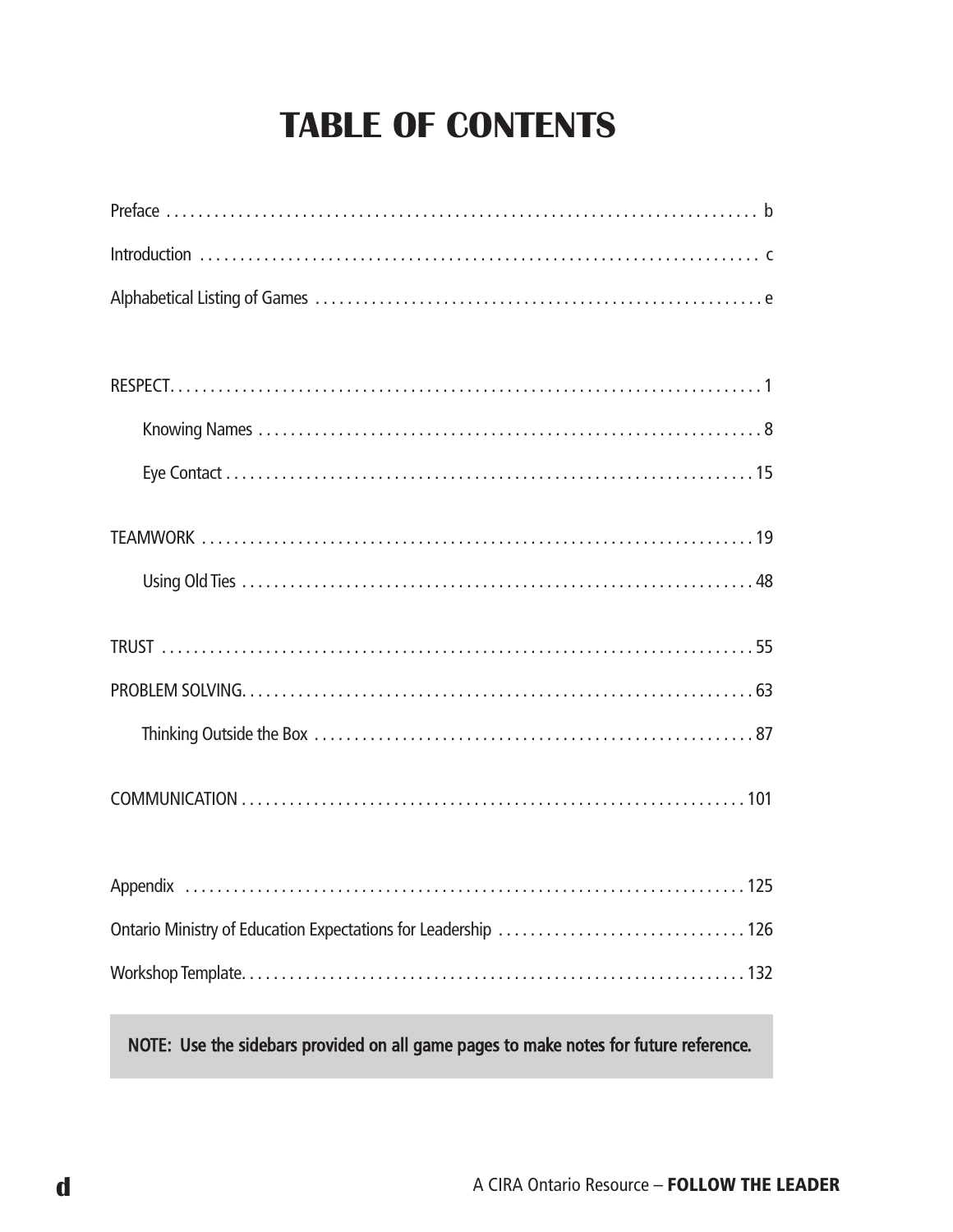# **DON'T LOOk AT ME**

# **Game Objective:**

• To avoid eye contact with other players in the circle.

## **Equipment:**

• None.

## **Setup:**

• Players stand in a circle.

## **Instructions:**

- The instructor gives the following instructions:
	- Look down at your feet.
	- Look up directly into the eyes of someone else in the circle (not the player immediately to the right or left).
	- If the player you are looking at is not looking at you, then you are safe. If they are also looking at you, the two of you are eliminated.
	- If you are eliminated, meet and tell your partner two interesting things about yourself before returning to the game.

# **Variations:**

• Eliminated players go to the side and have a staring competition.

# **Debriefing Activities/Discussion Points:**

- Why is it important to have eye contact with the people with whom you are communicating?
- How does eye contact develop a more personal connection?
- What happens to the people that avoid eye contact?

From A Round of Circle Games by Andy Raithby. Ancaster: CIRA Ontario, 2010.

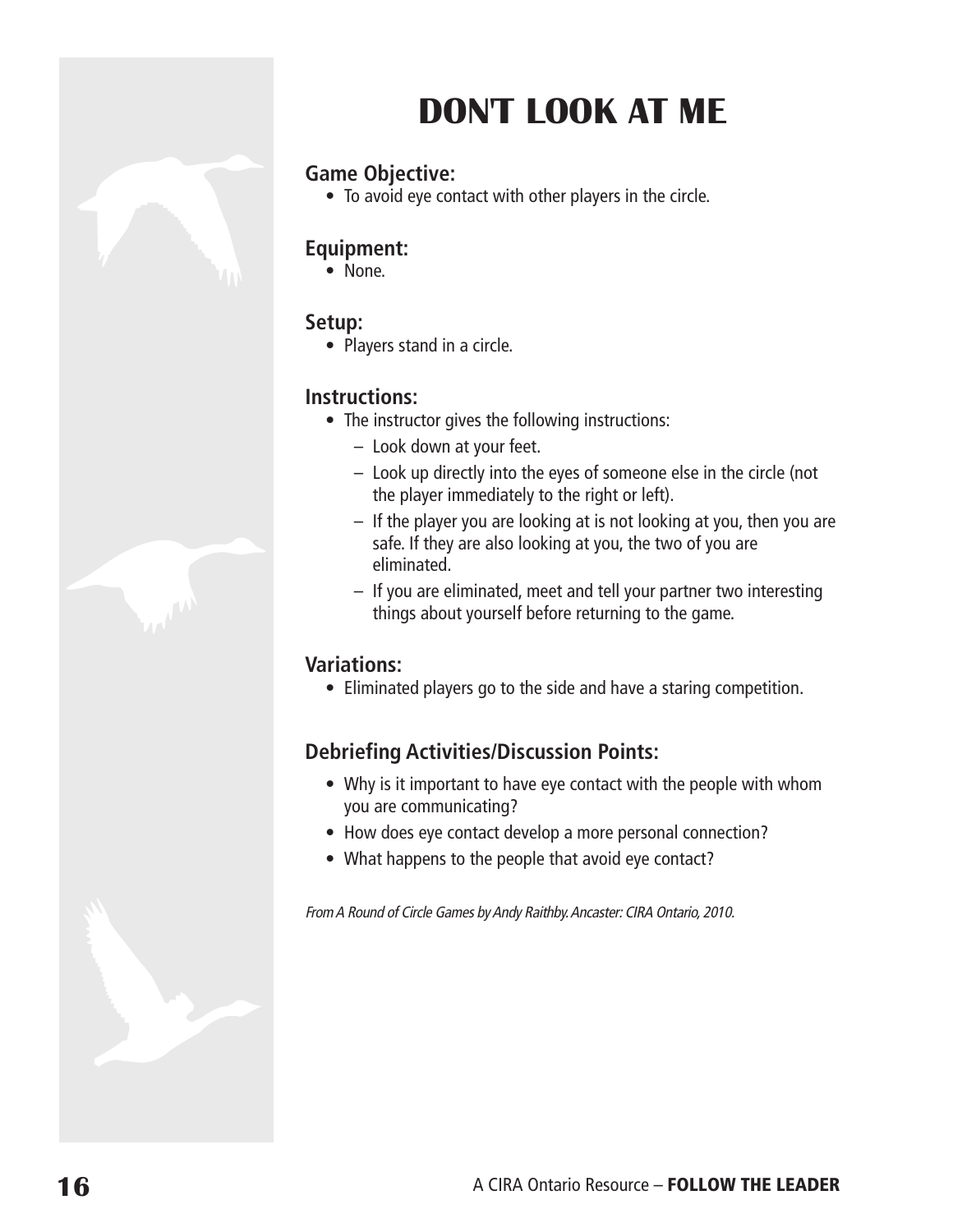# **DOuBLE MAT RACE**

### **Game Objective:**

• To travel around the playing area without touching the floor.

### **Equipment:**

• Two 4 x 4 mats for each team.

### **Setup:**

• Teams of five to ten players stand on their mat behind the start line.

### **Instructions:**

- On the instructor's signal, players attempt to move around the gym as a team, using the mats as stepping stones.
- If any players touch the floor, the entire team does a lap.
- If the instructor catches a team being dishonest, that team starts over.
- The instructor gives points for getting certain distances around the gym (touching each basketball key, each wall, etc.).

### **Variations:**

- Place benches on the floor for short cuts.
- Use a figure eight pattern.
- Use large crash mats (high jump pits) to increase the difficulty.

### **Debriefing Activities/Discussion Points:**

- Why is it important to work together as a team?
- What is the importance of a leader?
- How are leaders chosen?
- What other roles are required?
- How does honesty come into play?
- How did individual players contribute to the success of the activity?
- What were some of the interfering behaviours?
- How would you relate this experience to a real world situation?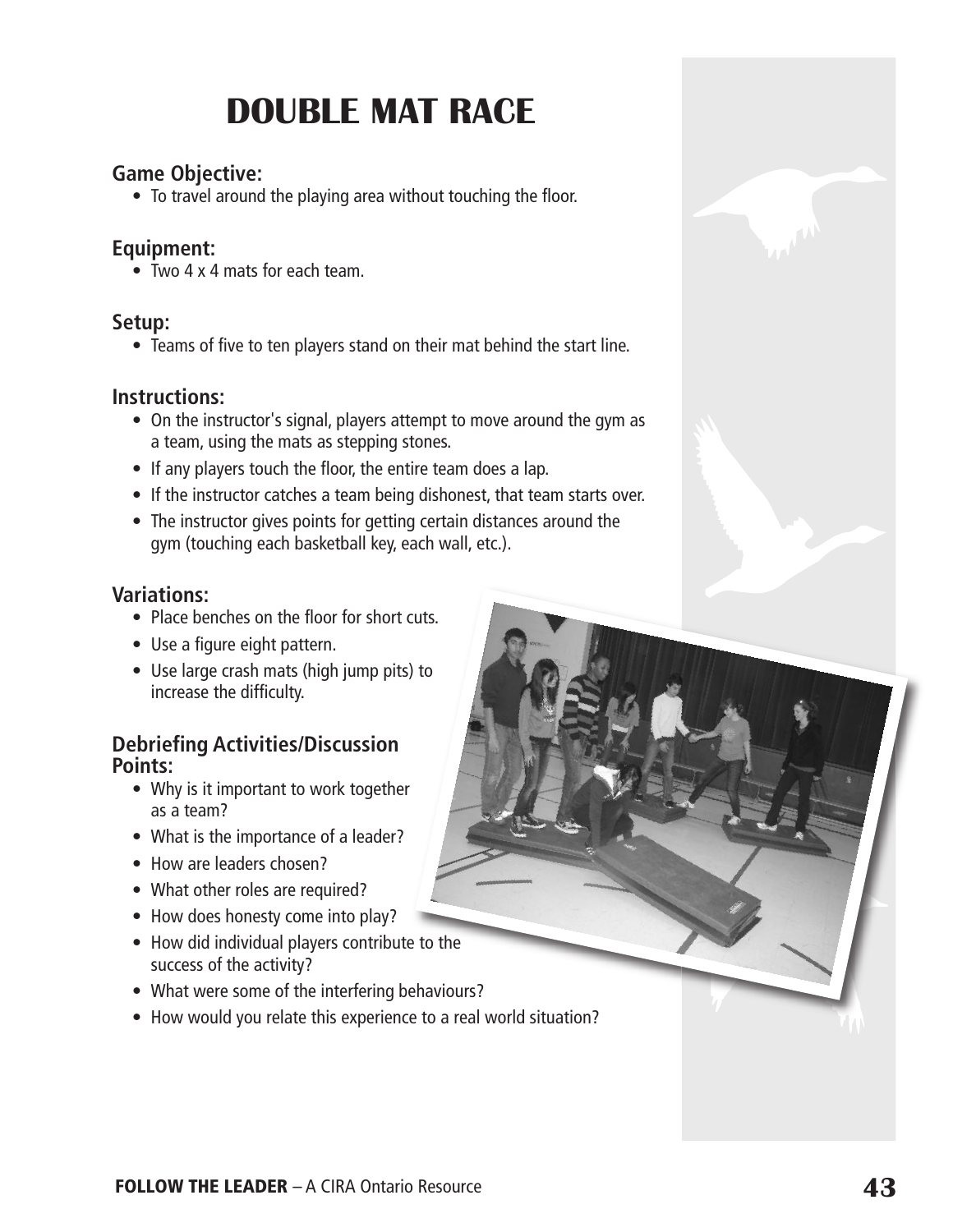# **MOuSETRAp**

## **Game Objective:**

• To guide a partner in safely tripping a set mousetrap.

### **Equipment:**

- One mousetrap for each pair.
- One blindfold for each pair.

### **Setup:**

- Instruct the players on how to safely trip a mousetrap. This is done with the palm held rigid and brought down flat on top (similar to feeding sugar to a horse).
- Players then pair up, with one leader and one follower (the follower is blindfolded).

### **Instructions:**

• The leader instructs the follower to trip the mousetrap. Reverse roles.

### **Safety:**

• Players must be given the choice of whether or not they want to be blindfolded.

# **Debriefing Activities/Discussion Points:**

- Discuss how you felt as the leader or follower.
- Discuss trust and fear.

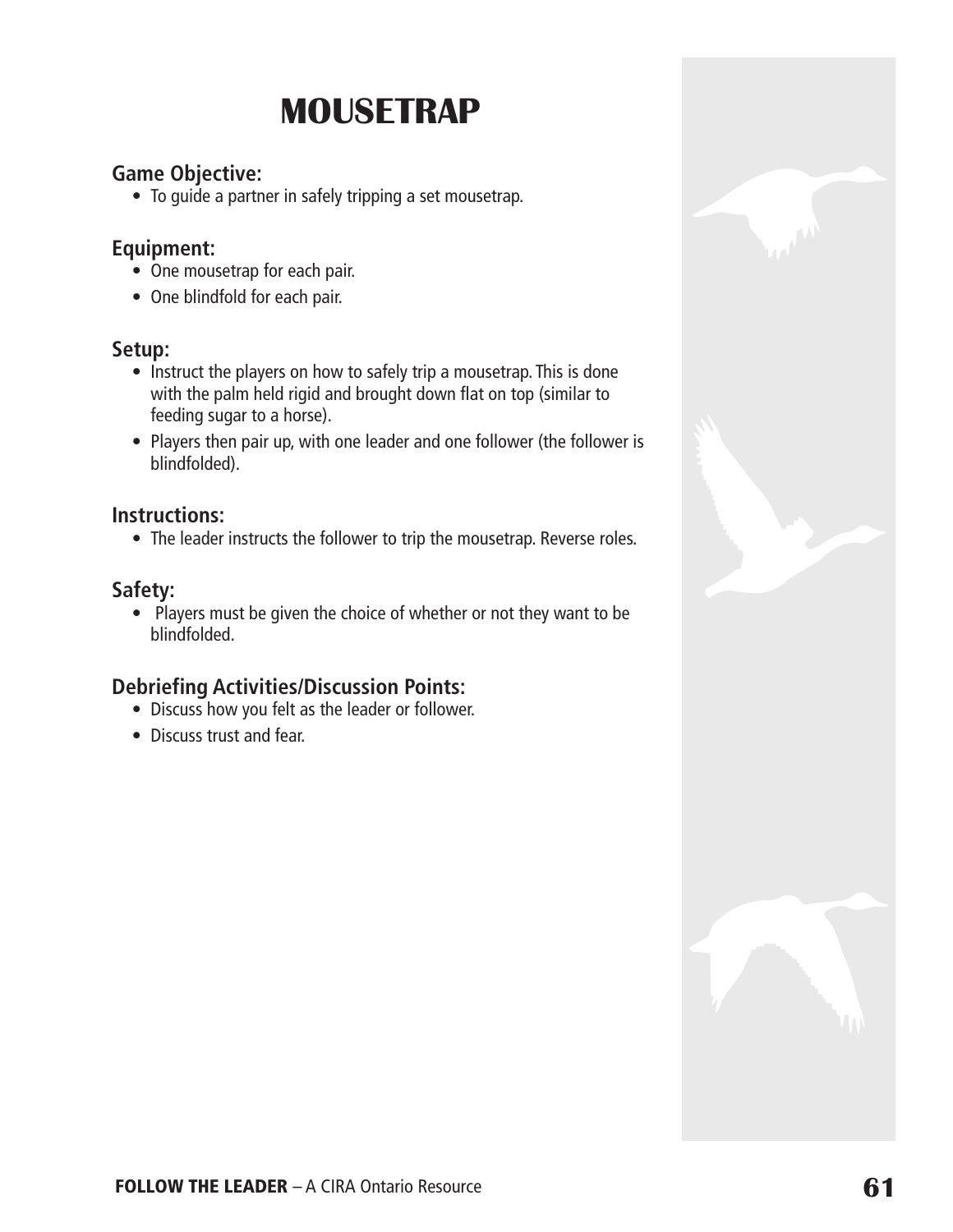# **ROCk, pApER, SCiSSORS SCREAM**

## **Game Objective:**

• To win all the Rock, Paper, Scissors games.

### **Equipment:**

 $\bullet$  None.

#### **Setup:**

• Players stand in a scattered formation with a partner.

#### **Instructions:**

- Each player plays a game of Rock, Paper, Scissors with a partner.
- When players lose, they become cheerleaders for the players they lost to.
- The winner challenges another winner.
- Eventually, there will be two large teams cheering two players on for the overall champion (make the final game best two out of three).

# **Debriefing Activities/Discussion Points:**

- It is fun to cheer others on.
- It is fun and encouraging to be cheered for.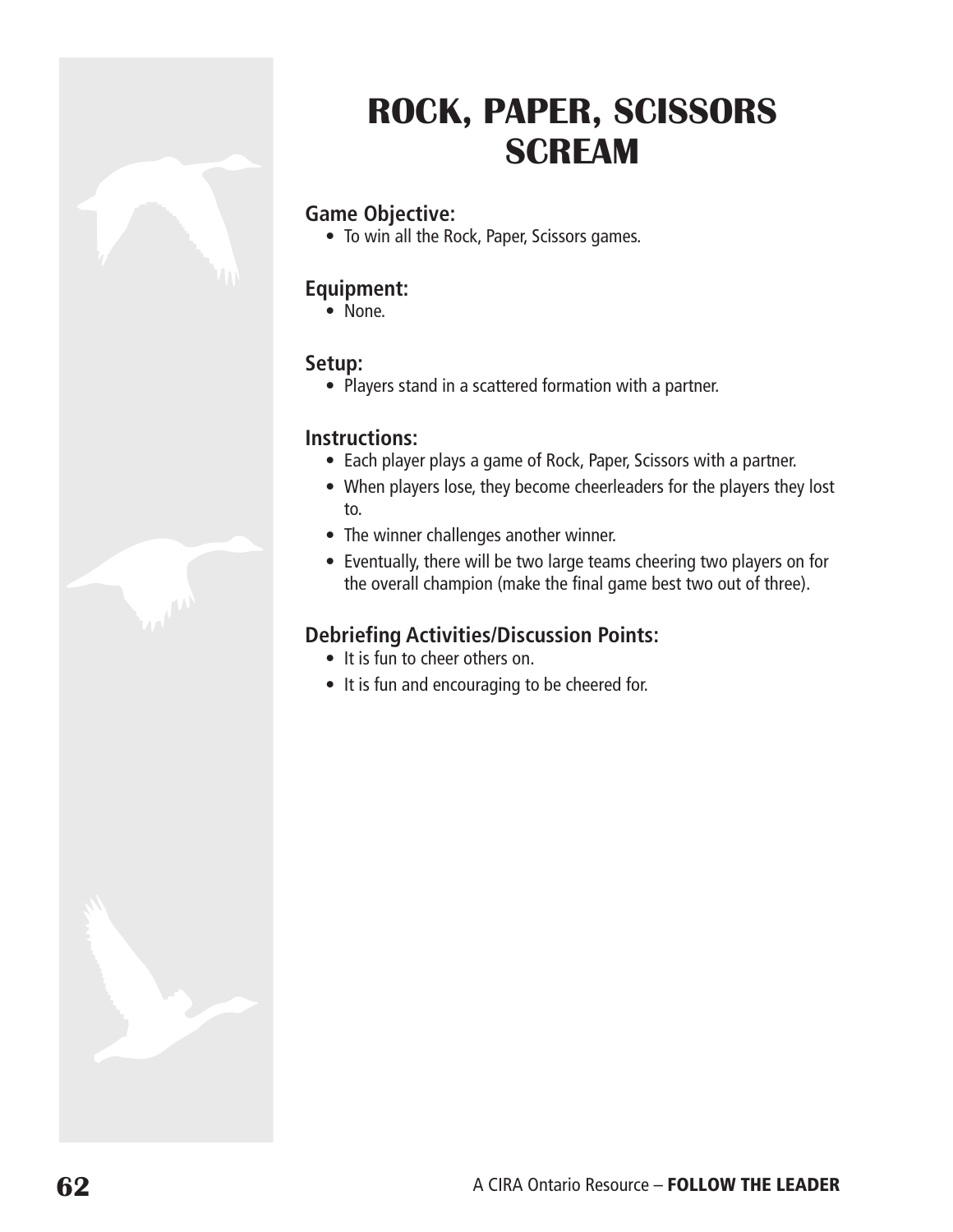# **WARp BALL**

# **Game Objective:**

• To move a ball quickly from one player to another.

### **Equipment:**

• One ball per group of ten to twenty players.

### **Setup:**

- Players stand in a line.
- One player at one end holds a ball.

### **Instructions:**

- On the signal to go, players pass the ball down the line.
- The timer is stopped when the ball touches the player at the other end of the line.
- Challenge the group to try to complete the challenge quicker.
- The quickest way is to have the players stand in a staggered line with their hands flat between the hands of the two players opposite them. Twenty players should be able to complete the challenge in about one third of a second.

### **Debriefing Activities/Discussion Points:**

• How did the players decide on which strategy to use to improve their times?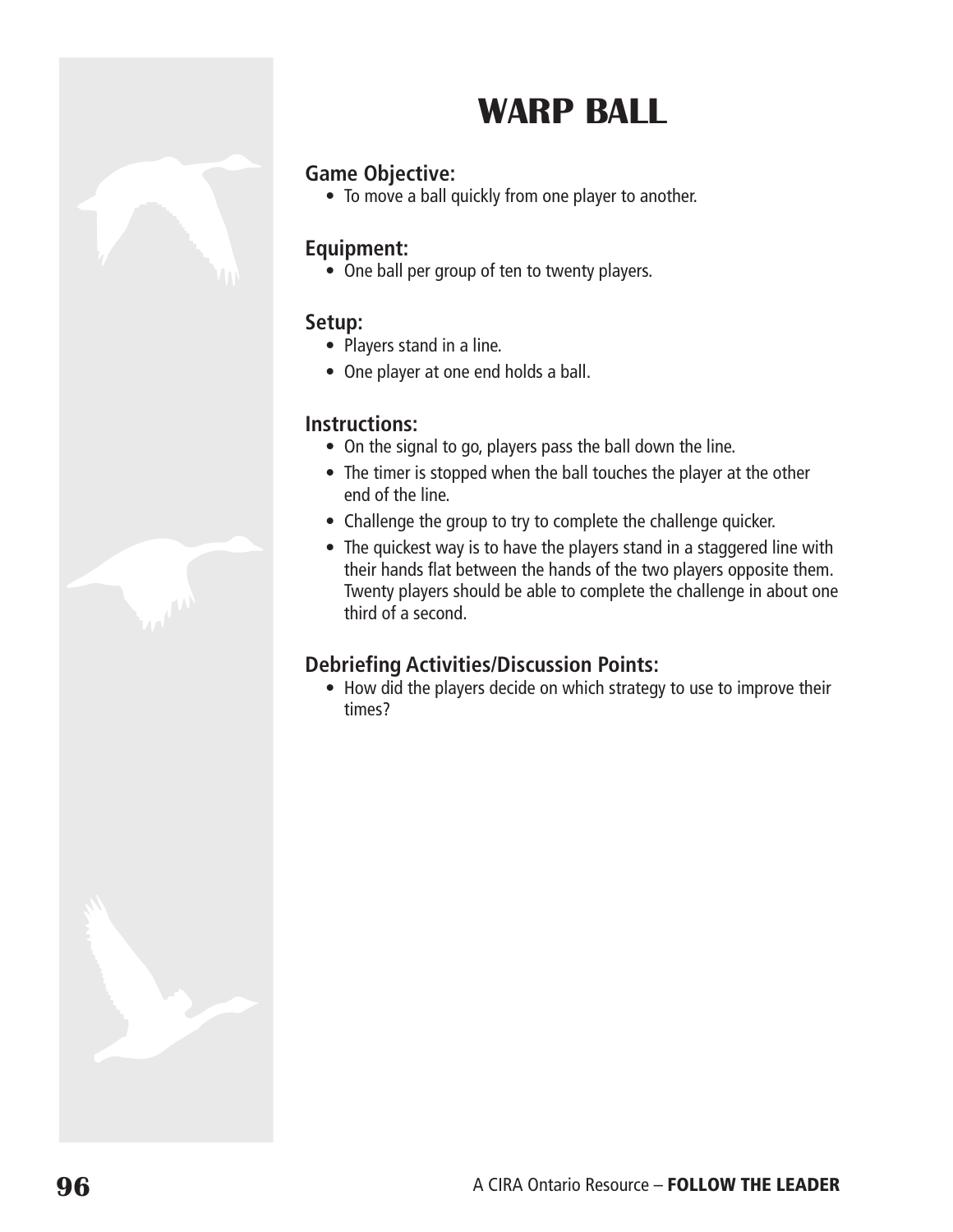

### A quick, five minute activity about communication.

### **Game Objective:**

• To experience the importance of communication in a team.

#### **Equipment:**

• One elastic band.

#### **Setup:**

• Group sits facing leader's demonstration.

#### **Instructions:**

- The instructor shows the players an elastic band and asks:
	- "What does an elastic band represent when working with other players?" (Flexibility).
	- "What happens when you put an elastic band in a refrigerator for a month?" (It becomes brittle and breaks easily).
	- "How does this demonstration relate to friendship and teamwork?"

# **Debriefing Activities/Discussion Points:**

- How do you keep a team motivated?
- How do you keep updated communication with everyone?

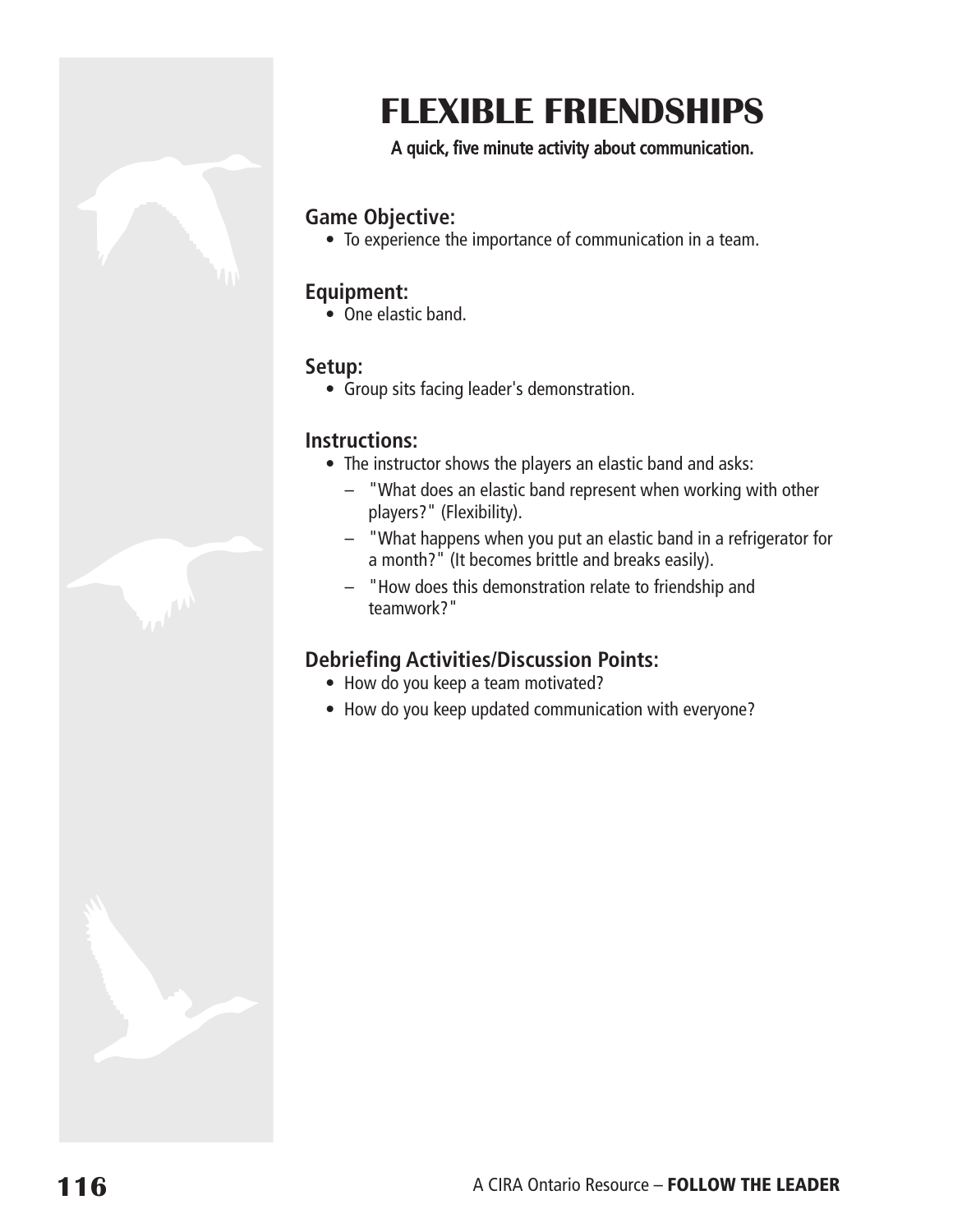

# **Workshop Template**

The table below takes a reader sequentially through the entire book (and if every game was selected and adequate time given to debriefing the instructor will have well over 15 hours of leadership activities to use with this book).

- a. If one wanted a one-hour session that touched on each aspect of leadership select those activities marked with a "1".
- b. If one wanted a two-hour session that touched on a bit more then select the activities marked with a "1" and a "2".
- c. If one wanted individual workshops then each section is outlined and organized in the book in such a way that one activity follows another.

| <b>Concept</b> | Area                          | <b>Activity</b>                                              | Page | <b>Time</b> |
|----------------|-------------------------------|--------------------------------------------------------------|------|-------------|
| <b>RESPECT</b> |                               |                                                              |      |             |
|                |                               | Close Company                                                |      | 5           |
|                |                               | Twenty Dollar Bill (transition game)-value                   |      | 5           |
|                |                               | Can of Fizzy Pop (transition game)-anger manage              |      | 5           |
|                |                               | Q-Tip: Quit Taking it Personally (transition game)-lead      |      | 5           |
|                |                               | Making a Mistake (transition game)-all okay                  |      | 5           |
|                | Debrief                       |                                                              |      |             |
|                |                               | How do you respect those close to you?                       |      |             |
|                |                               | How do you respect those who are difficult to work with?     |      |             |
|                |                               | How do you respect those who make mistakes?                  |      |             |
|                | <b>RESPECT: Knowing Names</b> |                                                              |      |             |
|                | Activities                    |                                                              |      |             |
|                |                               | Peek-A-Who                                                   |      | 10          |
|                |                               | <b>OR</b><br>Swat                                            |      | 10          |
|                | $\mathbf{1}$                  | You and Me, Left and Right                                   |      | 10          |
|                |                               | You!<br>OR                                                   |      | 10          |
|                |                               | Name the Bouncing Ball                                       |      | 5           |
|                |                               | Long Lost Friends                                            |      | 5           |
|                | Debrief                       |                                                              |      |             |
|                |                               | Why are names important to leadership?                       |      |             |
|                |                               | How can one remember names better?                           |      |             |
|                | <b>RESPECT: Eye Contact</b>   |                                                              |      |             |
|                | Activities                    |                                                              |      |             |
|                |                               | Don't Look at Me                                             |      | 10          |
|                | $\overline{2}$                | Who is Missing?                                              |      | 10          |
| Debrief        |                               |                                                              |      |             |
|                |                               | Why is it sometimes difficult to look people in the eye?     |      |             |
|                |                               | Why is it important in leadership to look people in the eye? |      |             |
|                |                               |                                                              |      |             |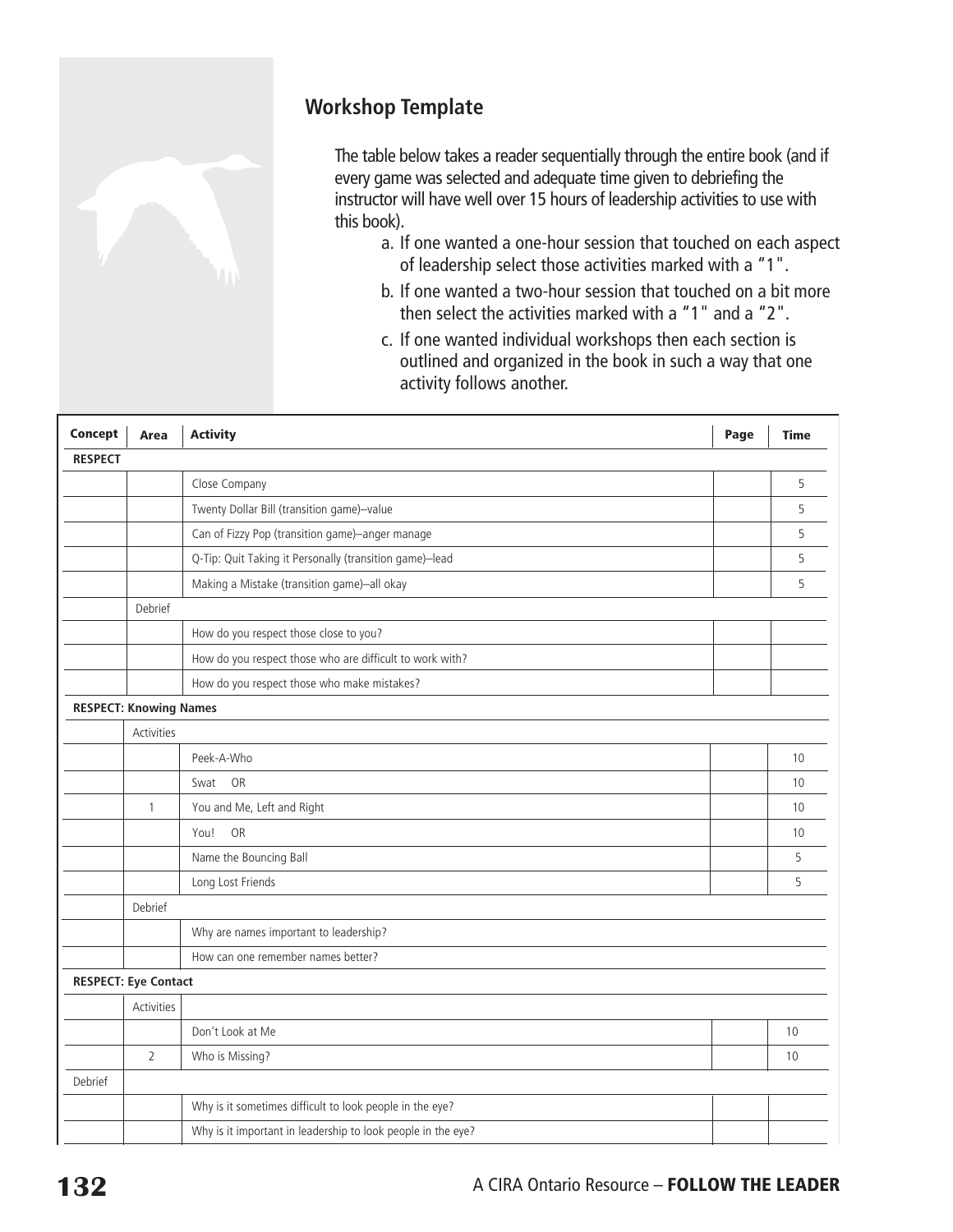|                 |                                 | Why is it important to remember people?            |    |
|-----------------|---------------------------------|----------------------------------------------------|----|
| <b>TEAMWORK</b> |                                 |                                                    |    |
|                 | Activities                      |                                                    |    |
|                 |                                 | Hot Dog Tag                                        | 5  |
|                 |                                 | Suits Me OR                                        | 10 |
|                 |                                 | Have You Ever, Ever, Ever, in Your Long Lived Life | 10 |
|                 |                                 | High Tide, Low Tide                                | 10 |
|                 |                                 | Psychic Handshake                                  | 5  |
|                 |                                 | Sticks (transition activity)                       | 5  |
|                 | $\overline{2}$                  | Touch My Can OR                                    | 5  |
|                 |                                 | Helium Stick<br>OR                                 | 10 |
|                 |                                 | Gutter Ball                                        | 10 |
|                 |                                 | Shuffle them Up! OR                                | 10 |
|                 |                                 | Heel Toe                                           | 10 |
|                 |                                 | Quicksand                                          | 10 |
|                 |                                 | Shrinking Island<br>OR                             | 10 |
|                 |                                 | The Circle of Life                                 | 10 |
|                 |                                 | Pin Ball OR                                        | 10 |
|                 |                                 | Marble Top                                         | 5  |
|                 |                                 | Hoop Around                                        | 10 |
|                 |                                 | Count to Six                                       | 5  |
|                 |                                 | Diversity (transition activity)                    | 5  |
|                 |                                 | Team Ski OR                                        | 5  |
|                 |                                 | <b>Disappearing Stones</b><br>OR                   | 10 |
|                 |                                 | Double Mat Race                                    | 10 |
|                 | $\overline{2}$                  | Building Blocks Game: "Pisa"                       | 10 |
|                 |                                 | Crash Mat Activities<br>OR                         | 10 |
|                 |                                 | Auto Pull                                          | 10 |
|                 |                                 | Capture the Flag                                   | 15 |
|                 | Debrief                         |                                                    |    |
|                 |                                 | What makes for the best team?                      |    |
|                 |                                 | What reduces a team's effectiveness?               |    |
|                 |                                 | What helps a team be most productive or efficient? |    |
|                 |                                 | Refer to Leading the Way, pp. 19-20, 30-34         |    |
|                 | <b>TEAMWORK: Using Old Ties</b> |                                                    |    |
|                 | Activities                      |                                                    |    |
|                 |                                 | Old Ties: Part One                                 | 5  |
|                 |                                 | Old Ties: Part Two                                 | 5  |
|                 |                                 | Old Ties: Part Three                               | 5  |
|                 |                                 | Old Ties: Part Four                                | 5  |
|                 |                                 | Old Ties: Part Five                                | 5  |
|                 |                                 | Old Ties: Part Six                                 | 5  |
|                 | Debrief                         |                                                    |    |
|                 |                                 | Why is it important to build on small successes?   |    |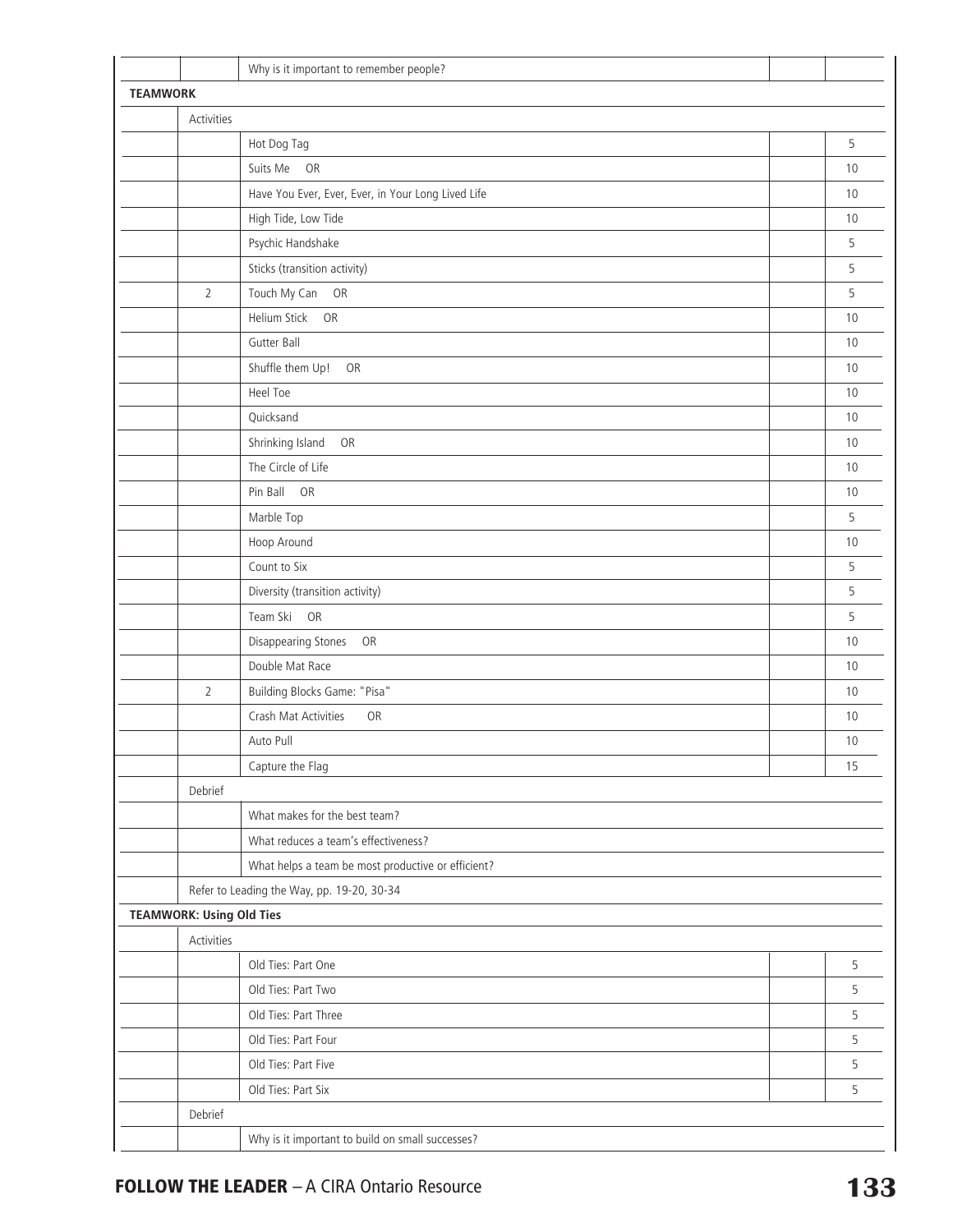|              |                        | How does a leader build on small successes?                             |    |
|--------------|------------------------|-------------------------------------------------------------------------|----|
|              |                        | Why is it important to be inclusive?                                    |    |
|              |                        | How can a leader be inclusive?                                          |    |
|              |                        | Refer to Leading the Way, pp. 19-20, 30-34                              |    |
| <b>TRUST</b> |                        |                                                                         |    |
|              | Activities             |                                                                         |    |
|              |                        | Snake                                                                   | 10 |
|              |                        | Teams of Two                                                            | 10 |
|              |                        | Hit the Brakes                                                          | 10 |
|              | $\overline{2}$         | North by North                                                          | 10 |
|              | $\mathbf{1}$           | Ready to Catch You (transition activity)                                | 5  |
|              | $\overline{2}$         | Mousetrap                                                               | 5  |
|              | $\mathbf{1}$           | Rock, Paper, Scissors Scream                                            | 5  |
| Debrief      |                        |                                                                         |    |
|              |                        | What builds trust between people?                                       |    |
|              |                        | What breaks trust between people?                                       |    |
|              |                        | Why is trust important for leaders?                                     |    |
|              |                        | Refer to Leading the Way, pp. 30                                        |    |
|              | <b>PROBLEM SOLVING</b> |                                                                         |    |
|              | Activities             |                                                                         |    |
|              | $\mathbf{1}$           | OR<br>Tie Your Shoes                                                    | 5  |
|              |                        | Knot Out<br>OR                                                          | 5  |
|              |                        | Knot for Me!                                                            | 5  |
|              |                        | OR<br>How Many                                                          | 5  |
|              |                        | Sally's Green Glass Door<br>OR                                          | 5  |
|              |                        | Polar Bears and Ice Holes                                               | 5  |
|              | $\overline{2}$         | <b>Toxic Waste</b><br>OR                                                | 5  |
|              |                        | Beach Ball Bop                                                          | 5  |
|              |                        | At an Impasse OR                                                        | 5  |
|              |                        | Switch                                                                  | 5  |
|              | $\overline{2}$         | Point A to Point B<br>OR                                                | 5  |
|              |                        | Caterpillar Walk<br>OR                                                  | 5  |
|              |                        | <b>Butt Walk</b><br>OR                                                  | 5  |
|              |                        | Line Walk                                                               | 5  |
|              |                        | Egg Drop<br>OR                                                          | 10 |
|              |                        | Tower                                                                   | 10 |
|              | $\overline{1}$         | Object in the Middle<br>OR                                              | 10 |
|              |                        | Take a Stand                                                            | 10 |
|              |                        | Five Finger Fling<br>OR                                                 | 5  |
|              |                        | Negotiation                                                             | 5  |
|              |                        | Smoke Screens                                                           | 5  |
|              | Debrief                |                                                                         |    |
|              |                        | What are the key ingredients for a group solving a challenging problem? |    |
|              |                        | What hinders the development of these key ingredients?                  |    |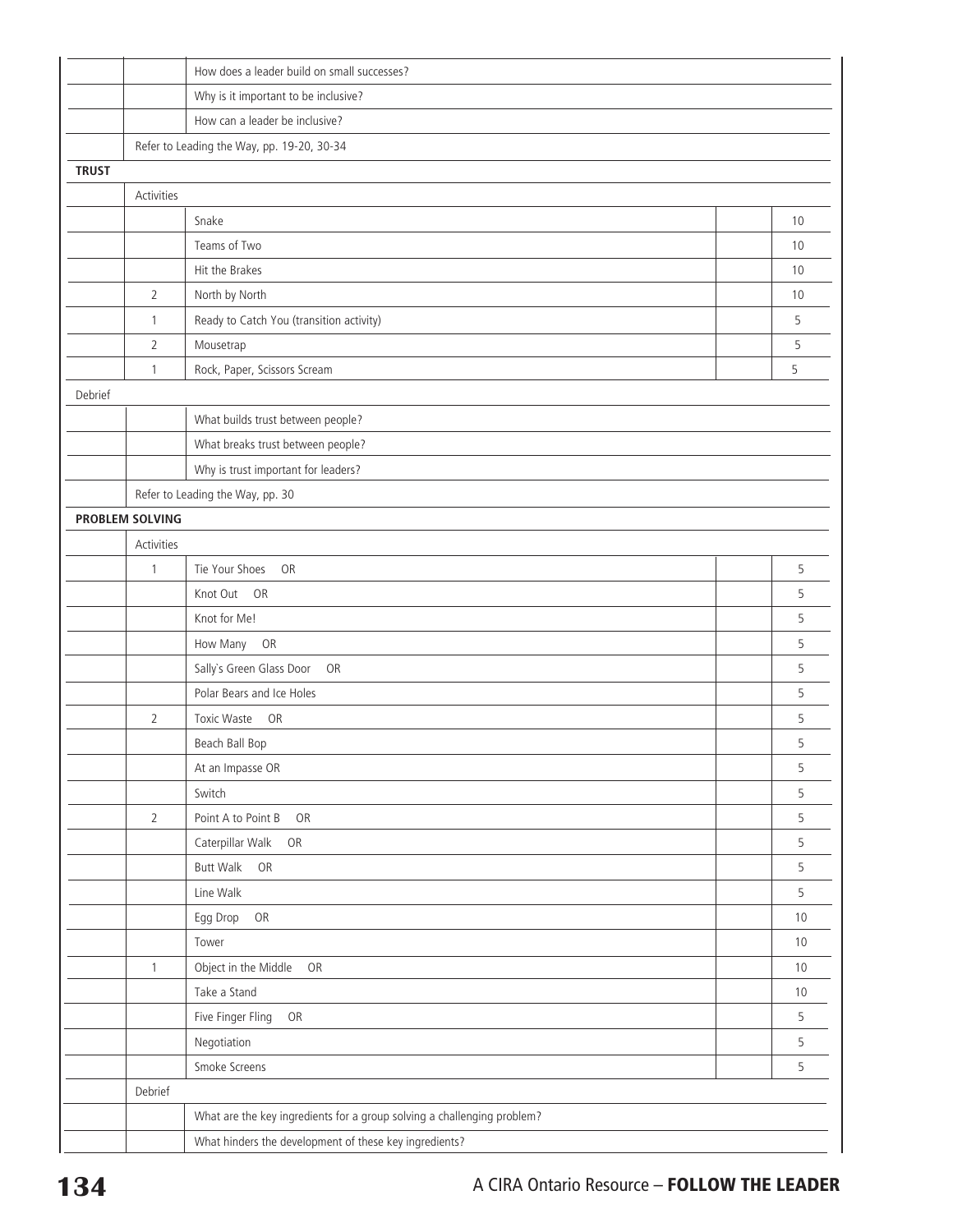| Debrief              |                                                                                     |    |  |  |
|----------------------|-------------------------------------------------------------------------------------|----|--|--|
|                      | What are the key ingredients for a group solving a challenging problem?             |    |  |  |
|                      | What hinders the development of these key ingredients?                              |    |  |  |
|                      | What helps the development of these key ingredients?                                |    |  |  |
|                      | Refer to Leading the Way, pp. 87-91                                                 |    |  |  |
|                      | PROBLEM SOLVING: Thinking Outside the Box                                           |    |  |  |
| Activities           |                                                                                     |    |  |  |
|                      | All In Tag-individual in whole group<br><b>OR</b>                                   | 5  |  |  |
|                      | Build Your Treasure-individual in whole group                                       | 5  |  |  |
|                      | Rock, Paper, Scissors Stretch-in pairs<br><b>OR</b>                                 | 5  |  |  |
|                      | Ready, Set, Shoot-in pairs                                                          | 5  |  |  |
| $\mathbf{1}$         | Handcuff-in pairs                                                                   | 10 |  |  |
|                      | Concentration-partners within a large group                                         | 5  |  |  |
|                      | Warp Ball-in groups<br>OR                                                           | 10 |  |  |
|                      | Hoop it Up-in groups                                                                | 5  |  |  |
|                      | Creative Machine-in groups                                                          | 10 |  |  |
|                      | Zen Count-whole group OR                                                            | 5  |  |  |
|                      | Sit Down and Be Quiet-whole group                                                   | 5  |  |  |
| Debrief              |                                                                                     |    |  |  |
|                      | Why is working harder not always the best idea for leaders?                         |    |  |  |
|                      | How can leaders effectively think outside of the box?                               |    |  |  |
|                      | When should leaders work harder and when should they think more outside of the box? |    |  |  |
|                      | Refer to Leading the Way, pp. 87-91                                                 |    |  |  |
| <b>COMMUNICATION</b> |                                                                                     |    |  |  |
| Activities           |                                                                                     |    |  |  |
|                      | Truths and Lies<br><b>OR</b>                                                        | 5  |  |  |
|                      | Silent Interview<br><b>OR</b>                                                       | 5  |  |  |
|                      | <b>Dramatic Introduction</b>                                                        | 5  |  |  |
|                      | Actions Speak Louder Than Words: Part 1<br><b>OR</b>                                | 5  |  |  |
|                      | Actions Speak Louder Than Words: Part 2                                             | 5  |  |  |
|                      | Tooth Brush and Toothpaste (transition activity)                                    | 5  |  |  |
|                      | Animal Shapes                                                                       | 5  |  |  |
|                      |                                                                                     |    |  |  |
|                      | Electric Shock                                                                      | 5  |  |  |
|                      | Snowflakes (transition activity)                                                    | 5  |  |  |
|                      | Shape in the Dark<br><b>OR</b>                                                      | 5  |  |  |
|                      | Magical Arrangements                                                                | 5  |  |  |
|                      | Architect OR                                                                        | 5  |  |  |
|                      | Great Communicator                                                                  | 5  |  |  |
|                      | Flexible Friendships (transition activity)                                          | 5  |  |  |
|                      | Elephant OR                                                                         | 5  |  |  |
|                      | Sock Wars                                                                           | 5  |  |  |
|                      | OR<br>Antonym                                                                       | 5  |  |  |
|                      | Mine Field                                                                          | 5  |  |  |